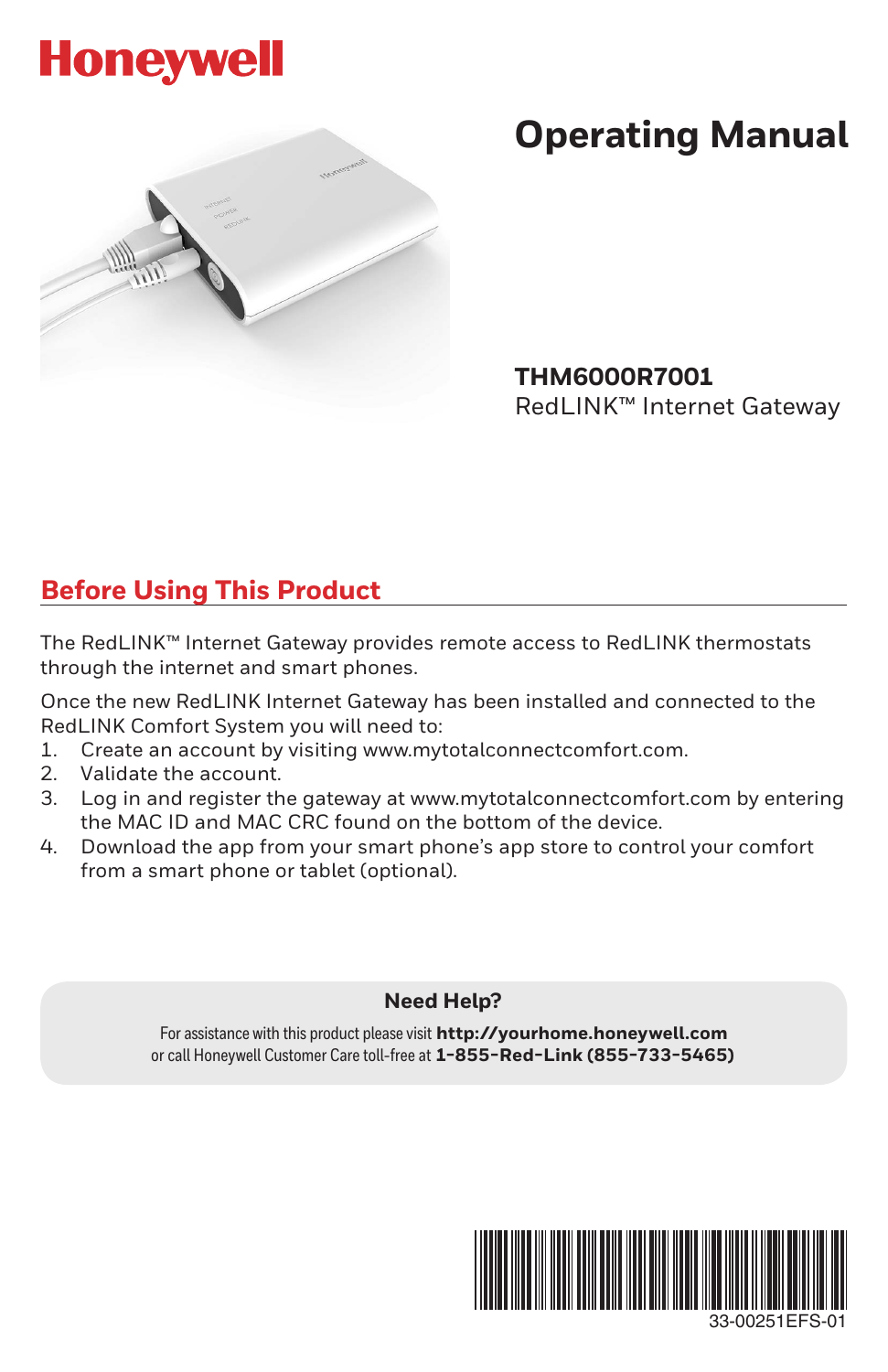### **Quick reference**

The RedLINK Internet Gateway connects to an internet router with a standard Ethernet cable (provided). The Gateway is then connected to the power adapter (provided) and plugged into a wall outlet as shown below.



The MAC ID and MAC CRC, found on the bottom of the device, are used to register the Gateway at www.mytotalconnectcomfort.com for on-line remote access of your climate control system.

# **Quick reference to LEDs**

#### **Internet LED**

**Solid Red:** No Ethernet Connection (cable disconnected or Ethernet connection error)

**Solid Amber:** Ethernet Connection Detected (cable connected and Gateway is retrieving the IP address)

**Blinking Amber:** Acquiring DHCP

**Blinking Green: Data Exchange with TCC** 

**Solid Green: Normal, Connected to TCC** 

#### **RedLINK LED**

**Off:** The Gateway is not connected to the RedLINK system **Green (flashing):** The Gateway is connecting to the RedLINK system

**Green:** The Gateway is connected to the RedLINK system

**Red:** The RedLINK Internet Gateway is not communicating with the RedLINK system.

#### **Power LED**

**Solid Green:** The Gateway is powered



INTERNET POWER REDLINK

M36570

M36571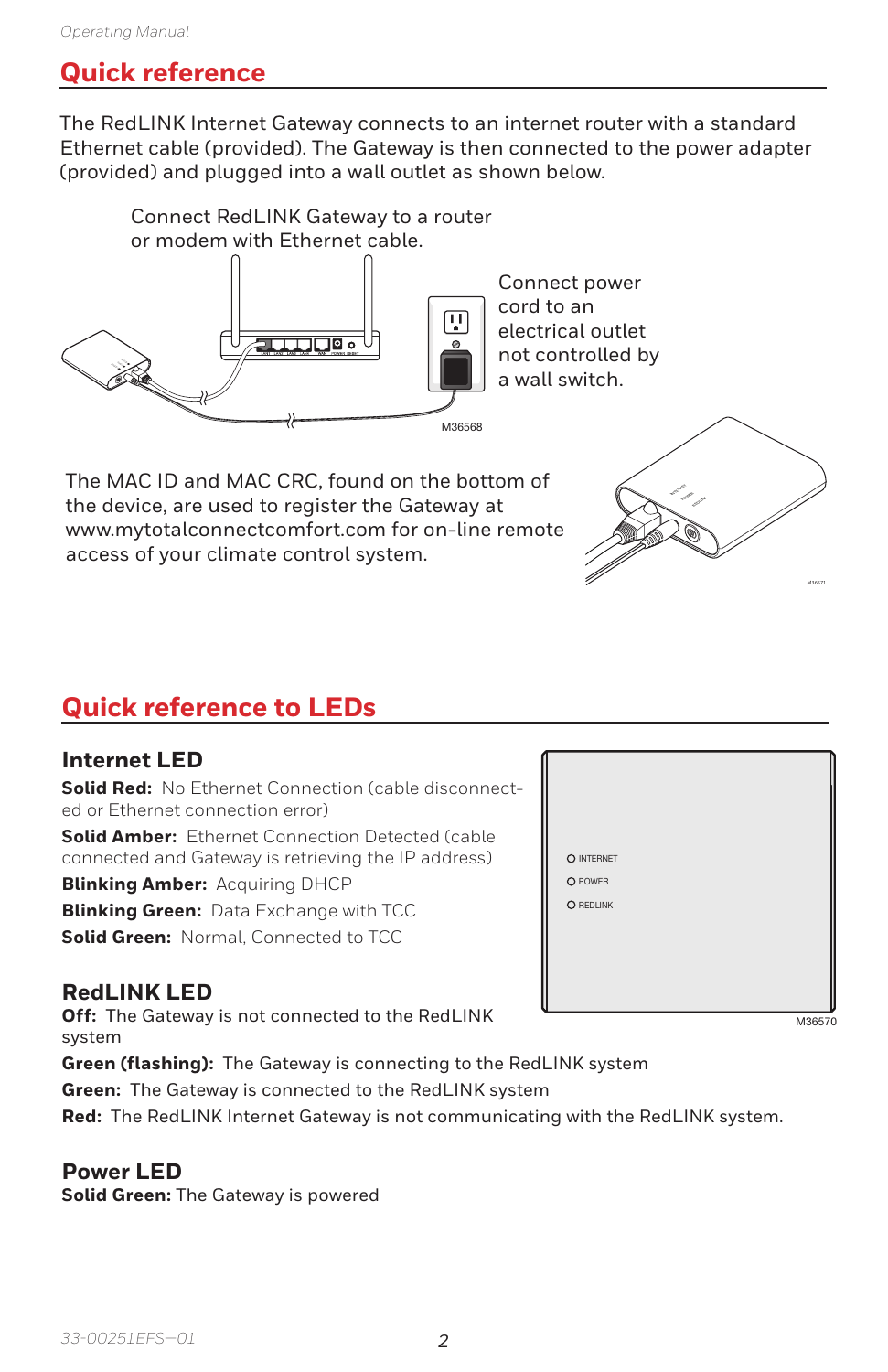# **Honeywell**



# **Manuel de fonctionnement**

**THM6000R7001**  Passerelle Internet RedLINK™

# **Avant d'utiliser ce produit**

La passerelle Internet RedLINK™ fournit un accès à distance aux thermostats RedLINK par Internet et téléphones intelligents.

Une fois la nouvelle passerelle Internet RedLINK installée et branchée au système de confort RedLINK, les étapes suivantes doivent être effectuées :

- 1. Créer un compte en visitant www.mytotalconnectcomfort.com.
- 2. Valider le compte.
- 3. Ouvrir une session et enregistrer la passerelle à l'adresse www.mytotalconnectcomfort.com en entrant les identifiants MAC et CRC indiqués en bas de l'appareil.
- 4. Télécharger l'application à partir de la boutique d'applications de votre téléphone intelligent pour contrôler le confort avec un téléphone intelligent ou une tablette (facultatif).

#### **Besoin d'aide?**

Pour de l'assistance au sujet de ce produit, merci de

consulter le site **http://yourhome.honeywell.com** ou appeler sans frais le Service à la clientèle de Honeywell au **1-855-Red-Link (855-733-5465)**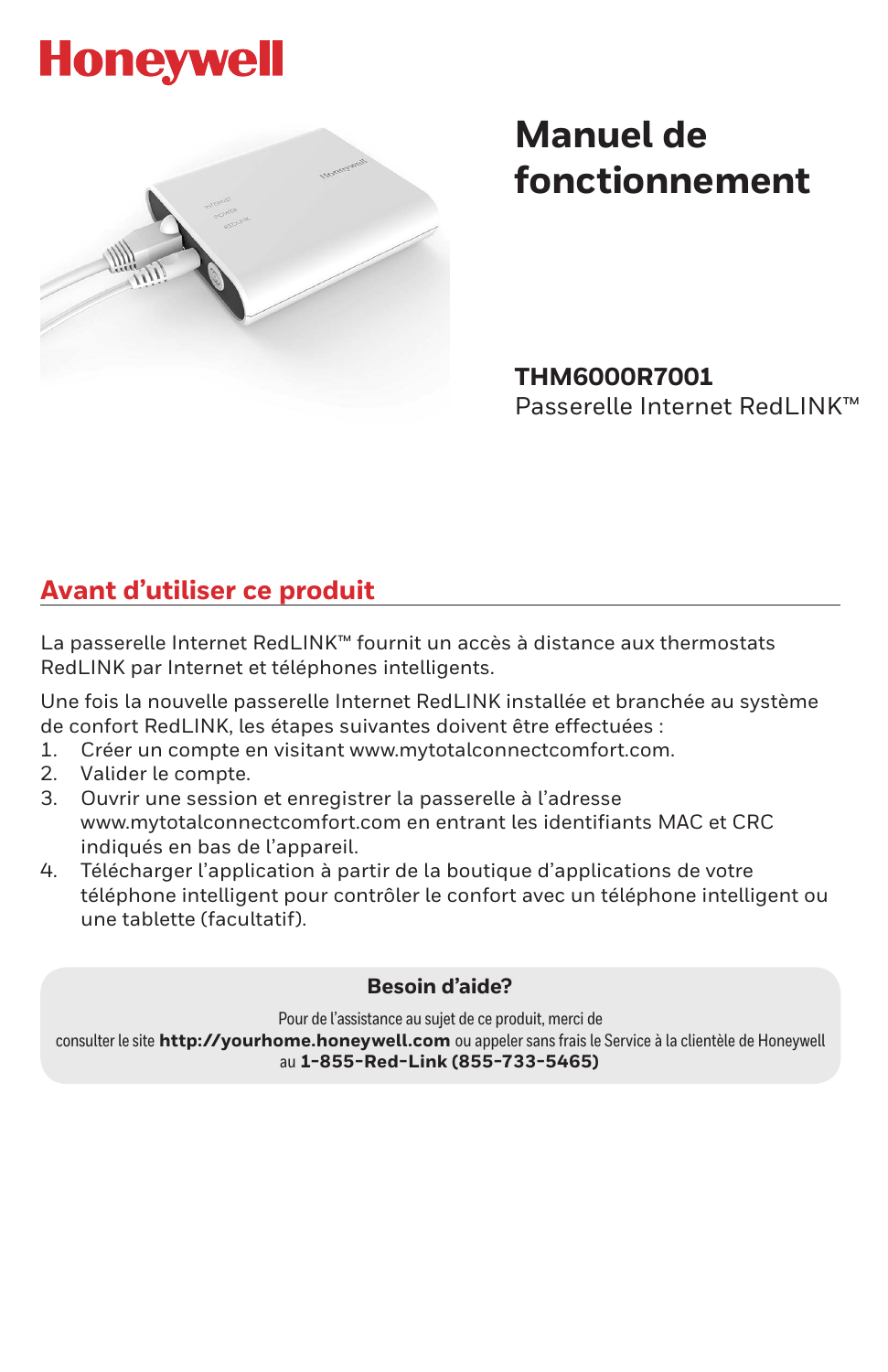### **Référence rapide**

La passerelle Internet RedLINK se connecte à un routeur Internet avec câble Ethernet standard (fourni). La passerelle est ensuite connectée à l'adaptateur d'alimentation (fourni) et branché dans une prise murale comme illustré ci-dessous.

Brancher la passerelle RedLINK à un routeur ou un modem muni d'un câble Ethernet.



Brancher le cordon d'alimentation à une prise électrique non contrôlée par un interrupteur mural.

L'identifiant MAC et MAC CRC situés en bas du dispositif sont utilisés pour enregistrer la passerelle à l'adresse www.mytotalconnectcomfort.com pour un accès à distance en ligne du système de régulation de la température.



# **Référence rapide des témoins DEL**

#### **DEL Internet**

**Rouge continu :** Aucune connexion Ethernet (le câble est déconnecté ou il y a une erreur de connexion Ethernet)

**Ambre continu :** Connexion Ethernet détectée (le câble est connecté, et la passerelle extrait l'adresse IP)

**Ambre clignotant :** Connexion au serveur DHCP **Vert clignotant :** Échange de données avec l'application TCC

**Vert continu :** Normal, connecté à l'application TCC

#### **DEL RedLINK**

**Éteinte:** La passerelle n'est pas connectée au système RedLINK

**Vert (clignotant) :** La passerelle est en cours de connexion au système RedLINK

**Vert :** La passerelle est connectée au système RedLINK

**Rouge :** La passerelle ne communique pas avec le système RedLINK.

#### **DEL d'alimentation**

**Vert continu :** La passerelle est alimentée



M36570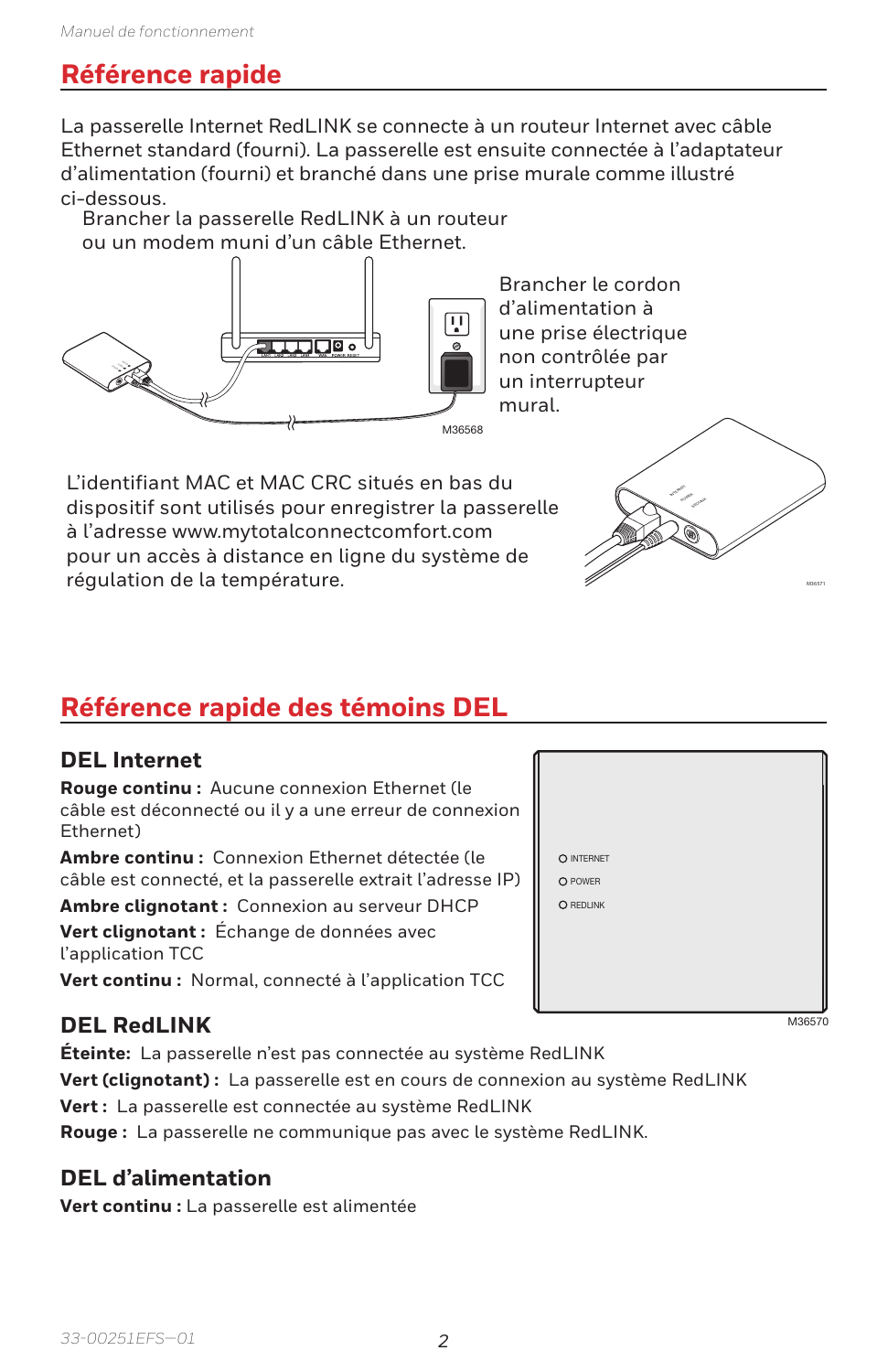# **Honeywell**



# **Manual de funcionamiento**

**THM6000R7001** 

Puerta de acceso a Internet RedLINK™

## **Antes de utilizar este producto**

La puerta de acceso a Internet RedLINK proporciona acceso remoto a los termostatos RedLINK a través de Internet y teléfonos inteligentes.

Una vez que la nueva puerta de acceso a Internet RedLINK haya sido instalada y conectada al sistema de confort RedLINK, necesitará:

- 1. Crear una cuenta visitando www.mytotalconnectcomfort.com.
- 2. Confirme la cuenta.
- 3. Ingrese y registre la puerta de acceso en www.mytotalconnectcomfort.com ingresando el MAC ID (número de identificación personal MAC) y el MAC CRC (Control de redundancia cíclica CRC) que se encuentra en la parte inferior del dispositivo.
- 4. Descargue la aplicación desde la tienda de aplicaciones de su teléfono inteligente para controlar su confort desde un teléfono inteligente o tableta (opcional).

#### **¿Necesita ayuda?**

Para obtener ayuda sobre este producto, visite **http://yourhome.honeywell.com** o llame de manera gratuita al Servicio al cliente de Honeywell al **1-855-Red-Link (855-733-5465)**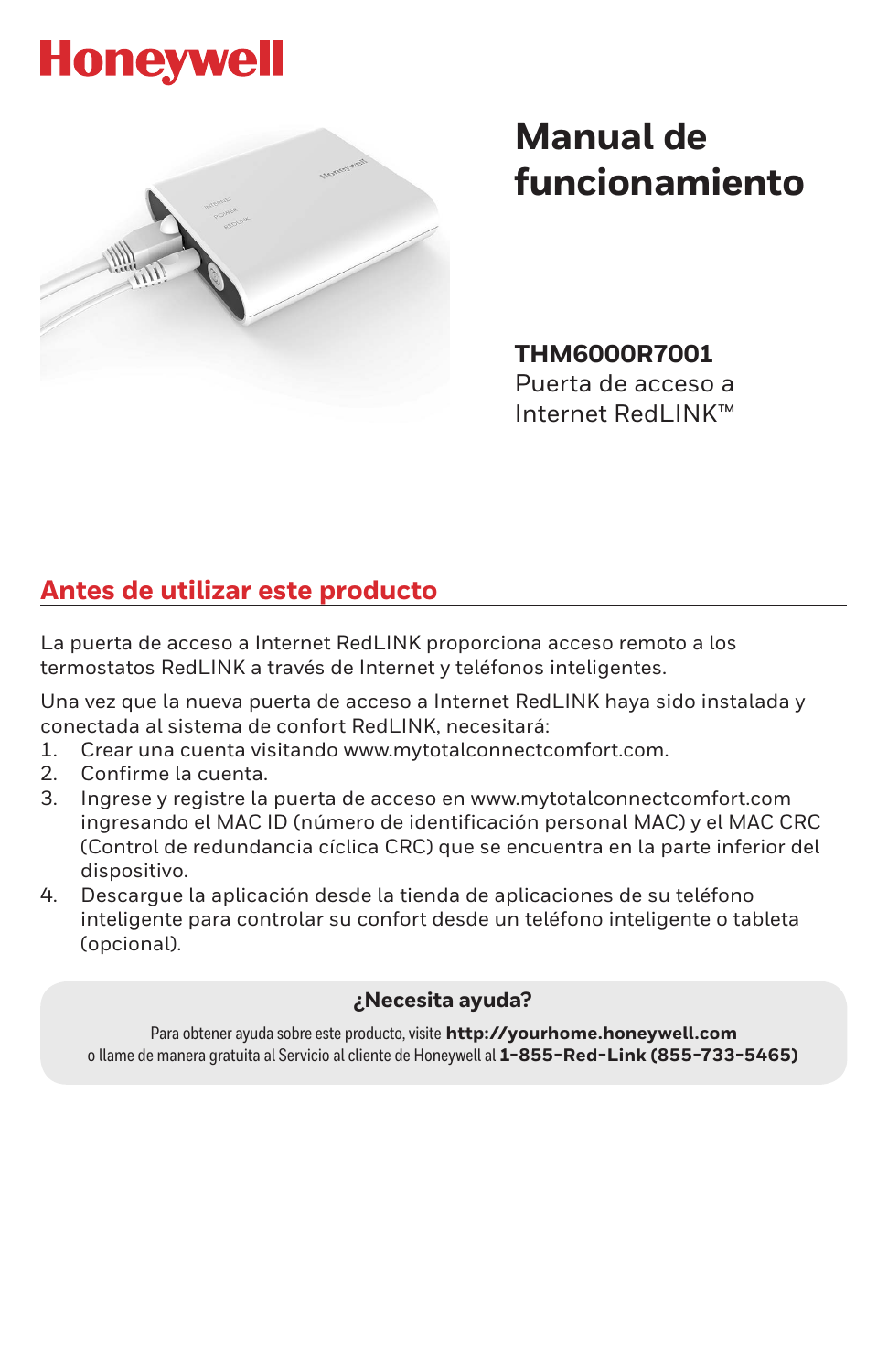# **Referencia rápida**

La puerta de acceso a Internet RedLINK se conecta a un enrutador para Internet con un cable Ethernet estándar (incluido). Luego, se conecta la puerta de acceso al adaptador de corriente (incluido) y se enchufa a un tomacorriente de pared, tal como se muestra a continuación.

Conecte la puerta de acceso RedLINK a un enrutador o módem con cable Ethernet.



Conecte el cable de alimentación a un tomacorriente que no esté controlado por un interruptor de pared.

El MAC ID (Número de identificación personal MAC) y el MAC CRC (Número de identificación personal CRC), que se encuentran en la parte inferior del dispositivo, se usan para registrar la puerta de acceso en www. mytotalconnectcomfort.com, para obtener acceso remoto en línea de su sistema de control de ambiente.



# **Referencia rápida de los indicadores LED**

#### **Indicador LED de Internet**

**Rojo sólido:** No hay ninguna conexión Ethernet (el cable está desconectado o hay un error de conexión de Ethernet).

**Naranja sólido:** Se detectó una conexión Ethernet (se conectó un cable y la puerta de enlace está recuperando la dirección IP).

**Naranja intermitente:** Se está adquiriendo el DHCP. **Verde intermitente:** Intercambio de datos con TCC. **Verde sólido:** Funcionamiento normal; conectado al TCC.

#### **Indicador LED de RedLINK**

**Off (apagado):** la puerta de acceso no está conectada al sistema RedLINK **Verde (intermitente):** la puerta de acceso se está conectando al sistema RedLINK **Verde:** la puerta de acceso está conectada al sistema RedLINK

**Red:** la puerta de acceso a Internet RedLINK no se está comunicando con el sistema RedLINK.

#### **Indicador LED de energía activada**

**Verde fijo:** la puerta de acceso está encendida

|   | O INTERNET |
|---|------------|
|   | O POWER    |
| g | O REDLINK  |
|   |            |
|   |            |
|   |            |
|   |            |
|   |            |

M36570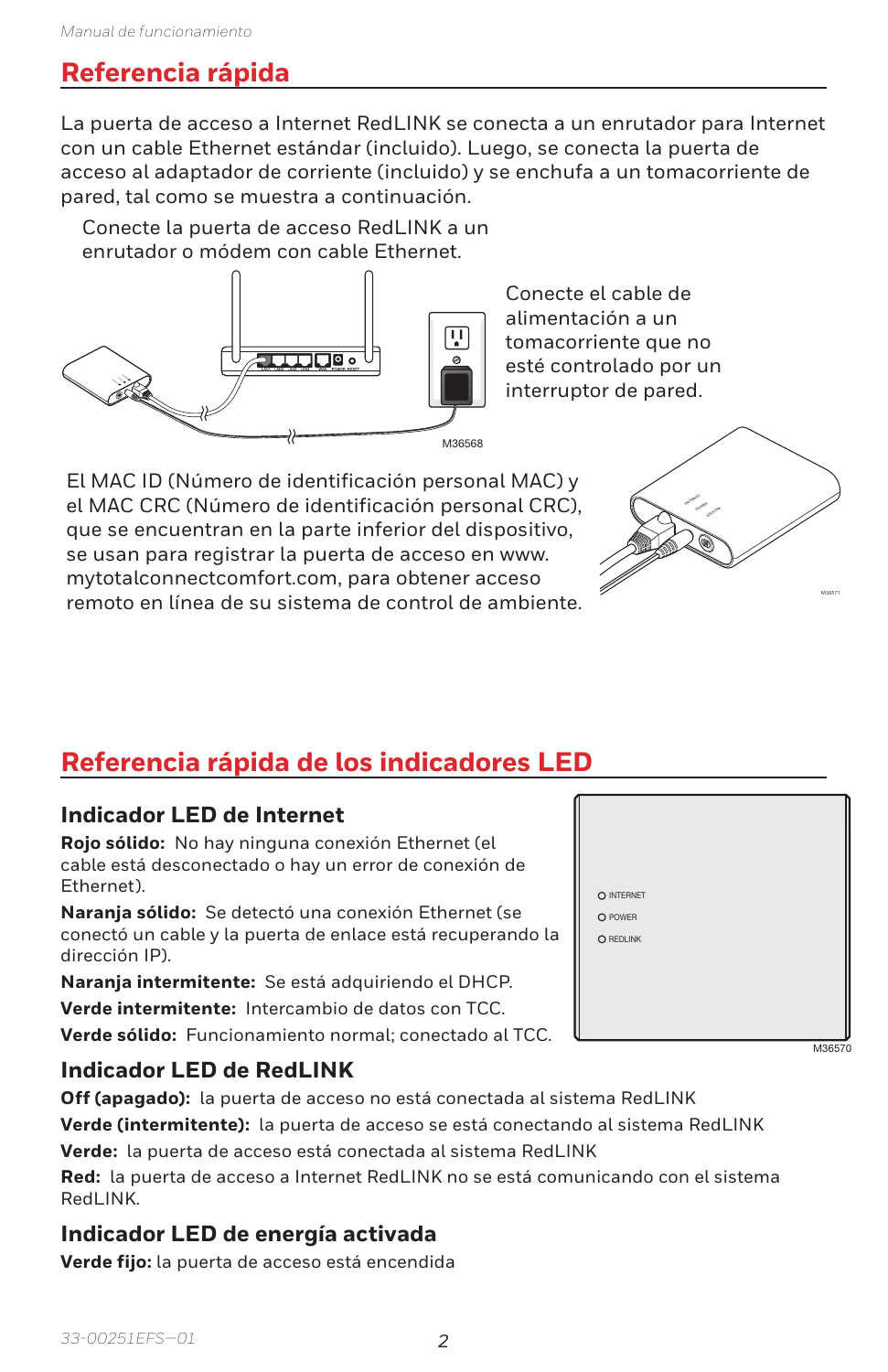## **1-year warranty**

Honeywell warrants this product to be free from defects in the workmanship or materials, under normal use and service, for a period of one (1) year from the date of purchase by the consumer. If at any time during the warranty period the product is determined to be defective or malfunctions, Honeywell shall repair or replace it (at Honeywell's option).

If the product is defective,

(i) return it, with a bill of sale or other dated proof of purchase, to the place from which you purchased it; or

(ii) call Honeywell Customer Care at 1-800-468-1502. Customer Care will make the determination whether the product should be returned to the following address: Honeywell Return Goods, Dock 4 MN10-3860, 1885 Douglas Dr. N., Golden Valley, MN 55422, or whether a replacement product can be sent to you.

This warranty does not cover removal or reinstallation costs. This warranty shall not apply if it is shown by Honeywell that the defect or malfunction was caused by damage which occurred while the product was in the possession of a consumer.

Honeywell's sole responsibility shall be to repair or replace the product within the terms stated above. HONEYWELL SHALL NOT BE LIABLE FOR ANY LOSS OR DAMAGE OF ANY KIND, INCLUDING ANY INCIDENTAL OR CONSEQUENTIAL DAMAGES RESULTING, DIRECTLY OR INDIRECTLY, FROM ANY BREACH OF ANY WARRANTY, EXPRESS OR IMPLIED, OR ANY OTHER FAILURE OF THIS PRODUCT. Some states do not allow the exclusion or limitation of incidental or consequential damages, so this limitation may not apply to you.

THIS WARRANTY IS THE ONLY EXPRESS WARRANTY HONEYWELL MAKES ON THIS PRODUCT. THE DURATION OF ANY IMPLIED WARRANTIES, INCLUDING THE WARRANTIES OF MERCHANTABILITY AND FITNESS FOR A PARTICULAR PURPOSE, IS HEREBY LIMITED TO THE ONE-YEAR DURATION OF THIS WARRANTY. Some states do not allow limitations on how long an implied warranty lasts, so the above limitation may not apply to you.

This warranty gives you specific legal rights, and you may have other rights which vary from state to state. If you have any questions concerning this warranty, please write Honeywell Customer Care, 1985 Douglas Dr. Golden Valley, MN 55422 or call 1-800- 468-1502.

# **Garantie limitée de 1 an**

Honeywell garantit ce produit contre tout vice de fabrication ou de matière dans la mesure où il en est fait une utilisation et un entretien convenables, et ce, pour un (1) an à partir de la date d'achat par le consommateur. En cas de défectuosité ou de mauvais fonctionnement pendant la période de garantie, Honeywell remplacera ou réparera le produit (au gré de Honeywell).

Si le produit est défectueux,

(i) le retourner, accompagné d'une preuve d'achat indiquant la date d'achat, au détaillant auprès de qui il a été acheté, ou

(ii) s'adresser au Service à la clientèle de Honeywell en composant le 1-800-468-1502. Les Services à la clientèle détermineront alors si le produit doit être retourné à l'adresse suivante : Honeywell Return Goods, Dock 4 MN 10-3860, 1885 Douglas Dr. N., Golden Valley, MN 55422, ou si un produit de remplacement peut vous être expédié.

La présente garantie ne couvre pas les frais de retrait ou de réinstallation. La présente garantie ne s'appliquera pas s'il est démontré que la défectuosité ou le mauvais fonctionnement est dû à un endommagement du produit alors que le consommateur l'avait en sa possession.

La responsabilité de Honeywell se limite à réparer ou à remplacer le produit conformément aux modalités susmentionnées. HONEYWELL N'EST EN AUCUN CAS RESPONSABLE DES PERTES OU DOMMAGES, Y COMPRIS LES DOMMAGES INDIRECTS OU ACCESSOIRES DÉCOULANT DIRECTEMENT OU INDIRECTEMENT D'UNE VIOLATION QUELCONQUE D'UNE GARANTIE, EXPRESSE OU TACITE, APPLICABLE AU PRÉSENT PRODUIT NI DE TOUTE AUTRE DÉFECTUOSITÉ DU PRÉSENT PRODUIT. Certaines provinces ne permettent pas l'exclusion ou la restriction des dommages indirects et, par conséquent, la présente restriction peut ne pas s'appliquer.

CETTE GARANTIE EST LA SEULE GARANTIE EXPRESSE FAITE PAR HONEYWELL POUR CE PRODUIT. LA DURÉE DE TOUTE GARANTIE TACITE, INCLUANT LES GARANTIES DE QUALITÉ MARCHANDE OU D'ADAPTATION À UNE UTILISATION PARTICULIÈRE, EST LIMITÉE PAR LES PRÉSENTES À LA PÉRIODE DE UN AN DE LA PRÉSENTE GARANTIE. Certaines provinces ne permettent pas de limiter la durée des garanties tacites et, par conséquent, la présente limitation peut ne pas s'appliquer.

La présente garantie donne au consommateur des droits légaux spécifiques et peut-être certains autres droits qui peuvent varier d'une province à l'autre.

Pour toute question concernant la présente garantie, prière d'écrire aux Services à la clientèle de Honeywell à l'adresse suivante : Honeywell Customer Care, 1985 Douglas Drive, Golden Valley, MN 55422, ou encore composer le 1-800-468-1502.

# **Garantía limitada de 1 año**

Honeywell garantiza que este producto no presentará defectos en los materiales ni en lo referente a la mano de obra, en condiciones normales de uso y de servicio, por el término de un (1) año a partir de la fecha de compra por parte del consumidor. Si en algún momento durante el período de vigencia de la garantía se determina que el producto es defectuoso o que funciona mal, Honeywell lo reparará o lo reemplazará (a elección de Honeywell). Si el producto presenta defectos,

(i) devuélvalo, con la factura de venta o cualquier otro comprobante de compra, al lugar donde lo compró, o

(ii) llame al Servicio al cliente de Honeywell al 1-800-468-1502. El Servicio al cliente decidirá si el producto debe ser devuelto a la siguiente dirección: Honeywell Return Goods, Dock 4 MN10-3860, 1885 Douglas Dr. N., Golden Valley, MN 55422, o si se le puede enviar un producto de reemplazo. Esta garantía no cubre los gastos de extracción ni de reinstalación. Esta garantía no se aplicará si Honeywell demuestra que el defecto o el mal funcionamiento fueron causados por daños que se produjeron mientras el producto estaba en posesión de un consumidor.

La única responsabilidad de Honeywell será la de reparar o reemplazar el producto dentro de los términos mencionados anteriormente. HONEYWELL NO SERÁ RESPONSABLE DE NINGÚN TIPO DE PÉRDIDA O DAÑO, INCLUYENDO CUALQUIER DAÑO INCIDENTAL O CONSECUENTE QUE RESULTE, DIRECTA O INDIRECTAMENTE, NI DE CUALQUIER INCUMPLIMIENTO DE CUALQUIER GARANTÍA, EXPRESA O IMPLÍCITA U OTRA FALLA DE ESTE PRODUCTO. Algunos estados no permiten la exclusión ni la limitación de los daños incidentales o consecuentes, por lo que es posible que esta limitación no se aplique en su caso.

ESTA GARANTÍA ES LA ÚNICA GARANTÍA EXPRESA QUE HONEYWELL REALIZA SOBRE ESTE PRODUCTO. LA DURACIÓN DE CUALQUIERA DE LAS GARANTÍAS IMPLÍCITAS, INCLUIDAS LAS GARANTÍAS DE APTITUD E IDONEIDAD PARA UN FIN DETERMINADO, QUEDA, POR EL PRESENTE, LIMITADA A LA DURACIÓN DE UN AÑO DE ESTA GARANTÍA. Algunos estados no permiten limitaciones en cuanto a la duración de una garantía implícita, por lo que es posible que la limitación anterior no se aplique en su caso.

Esta garantía le otorga derechos legales específicos y es posible que usted goce de otros derechos que varían según el estado.

Si tiene preguntas sobre esta garantía, escriba a Honeywell Customer Care, 1985 Douglas Dr, Golden Valley, MN 55422 o llame al 1-800-468-1502.